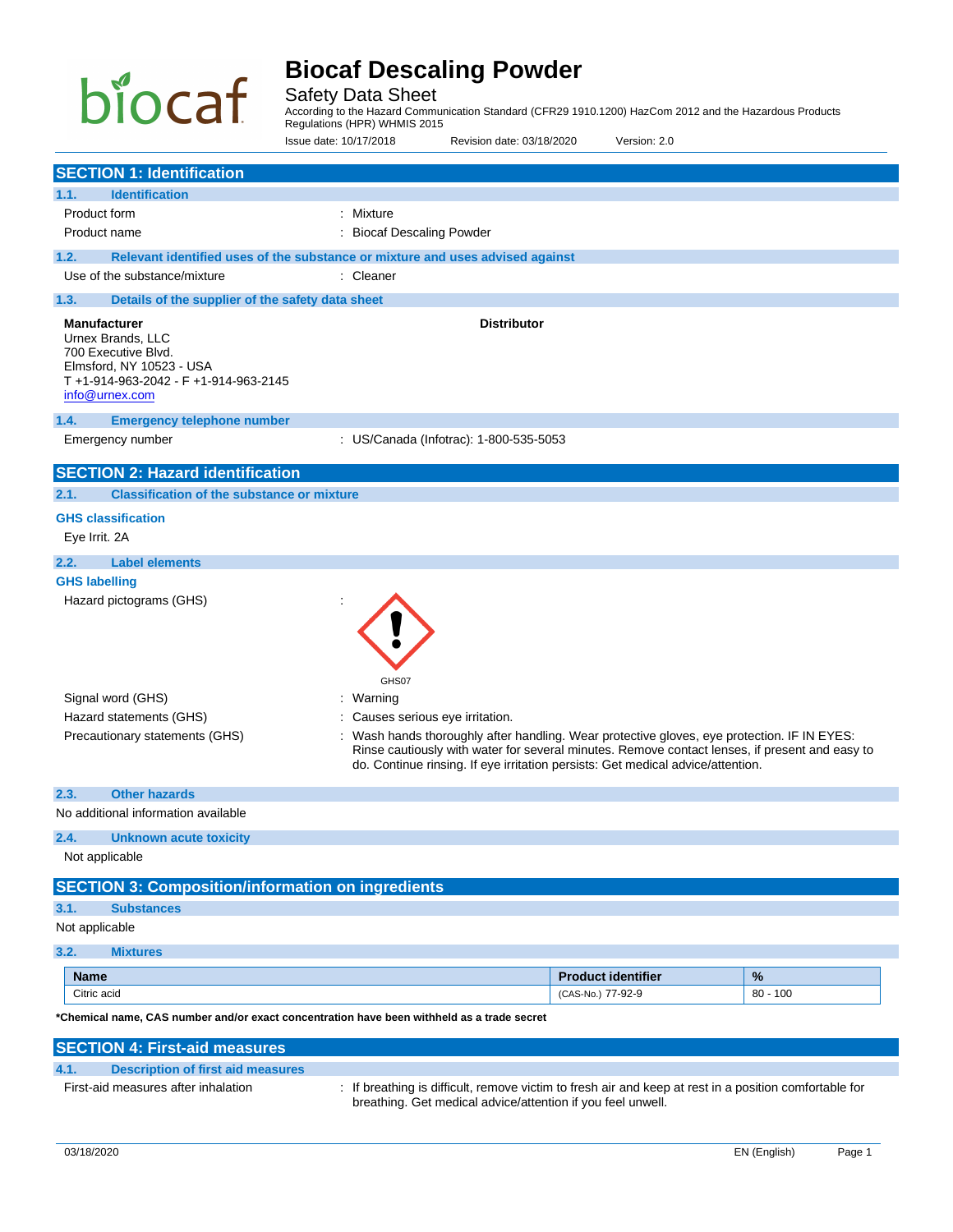## Safety Data Sheet

According to the Hazard Communication Standard (CFR29 1910.1200) HazCom 2012 and the Hazardous Products Regulations (HPR) WHMIS 2015

| First-aid measures after skin contact                                               | : If skin irritation occurs: Wash skin with plenty of water. Obtain medical attention if irritation<br>persists.                                                                              |
|-------------------------------------------------------------------------------------|-----------------------------------------------------------------------------------------------------------------------------------------------------------------------------------------------|
| First-aid measures after eye contact                                                | IF IN EYES: Rinse cautiously with water for several minutes. Remove contact lenses, if present<br>and easy to do. Continue rinsing. If eye irritation persists: Get medical advice/attention. |
| First-aid measures after ingestion                                                  | Do not induce vomiting without medical advice. Never give anything by mouth to an<br>unconscious person. Get medical advice/attention if you feel unwell.                                     |
| 4.2.<br>Most important symptoms and effects, both acute and delayed                 |                                                                                                                                                                                               |
| Symptoms/effects after inhalation                                                   | : May cause irritation to the respiratory tract.                                                                                                                                              |
| Symptoms/effects after skin contact                                                 | May cause skin irritation. Repeated exposure may cause skin dryness or cracking.                                                                                                              |
| Symptoms/effects after eye contact                                                  | Causes serious eye irritation. Symptoms may include discomfort or pain, excess blinking and<br>tear production, with marked redness and swelling of the conjunctiva.                          |
| Symptoms/effects after ingestion                                                    | May be harmful if swallowed. May cause gastrointestinal irritation, nausea, vomiting and<br>diarrhea.                                                                                         |
| 4.3.                                                                                | Indication of any immediate medical attention and special treatment needed                                                                                                                    |
|                                                                                     | Symptoms may be delayed. In case of accident or if you feel unwell, seek medical advice immediately (show the label where possible).                                                          |
| <b>SECTION 5: Fire-fighting measures</b>                                            |                                                                                                                                                                                               |
| <b>Extinguishing media</b><br>5.1.                                                  |                                                                                                                                                                                               |
| Suitable extinguishing media                                                        | : Use extinguishing media appropriate for surrounding fire.                                                                                                                                   |
| Unsuitable extinguishing media                                                      | Do not use water jet.                                                                                                                                                                         |
| 5.2.<br>Special hazards arising from the substance or mixture                       |                                                                                                                                                                                               |
| Fire hazard                                                                         | : Products of combustion may include, and are not limited to: oxides of carbon.                                                                                                               |
|                                                                                     |                                                                                                                                                                                               |
| 5.3.<br><b>Advice for firefighters</b>                                              | : Use water spray to cool exposed surfaces.                                                                                                                                                   |
| Firefighting instructions                                                           | Keep upwind of fire. Wear full fire fighting turn-out gear (full Bunker gear) and respiratory                                                                                                 |
| Protection during firefighting                                                      | protection (SCBA).                                                                                                                                                                            |
| <b>SECTION 6: Accidental release measures</b>                                       |                                                                                                                                                                                               |
| 6.1.                                                                                | Personal precautions, protective equipment and emergency procedures                                                                                                                           |
| General measures                                                                    | Use personal protection recommended in Section 8. Isolate the hazard area and deny entry to<br>unnecessary and unprotected personnel.                                                         |
| 6.1.1.<br>For non-emergency personnel                                               |                                                                                                                                                                                               |
| No additional information available                                                 |                                                                                                                                                                                               |
| 6.1.2.<br>For emergency responders                                                  |                                                                                                                                                                                               |
| No additional information available                                                 |                                                                                                                                                                                               |
| 6.2.<br><b>Environmental precautions</b>                                            |                                                                                                                                                                                               |
| Prevent entry to sewers and public waters.                                          |                                                                                                                                                                                               |
| Methods and material for containment and cleaning up<br>6.3.                        |                                                                                                                                                                                               |
| For containment                                                                     | : Contain spill, then place in a suitable container. Minimize dust generation. Do not flush to sewer<br>or allow to enter waterways. Use appropriate Personal Protective Equipment (PPE).     |
| Methods for cleaning up                                                             | Vacuum or sweep material and place in a disposal container. Avoid dust formation. Provide<br>ventilation.                                                                                     |
| <b>Reference to other sections</b><br>6.4.                                          |                                                                                                                                                                                               |
| For further information refer to section 8: "Exposure controls/personal protection" |                                                                                                                                                                                               |
| <b>SECTION 7: Handling and storage</b>                                              |                                                                                                                                                                                               |
| <b>Precautions for safe handling</b><br>7.1.                                        |                                                                                                                                                                                               |
| Precautions for safe handling                                                       | : Avoid contact with skin and eyes. Avoid generating and breathing dust. Do not swallow. Handle<br>and open container with care. When using do not eat, drink or smoke. Good housekeeping is  |

#### Hygiene measures **interpretatal contaminated clothing before reuse**. Always wash hands after handling the product.

important to prevent accumulation of dust.

#### **7.2. Conditions for safe storage, including any incompatibilities**

Storage conditions **Storage conditions** : Keep out of the reach of children. Keep container tightly closed. Store in a dry, cool and wellventilated place.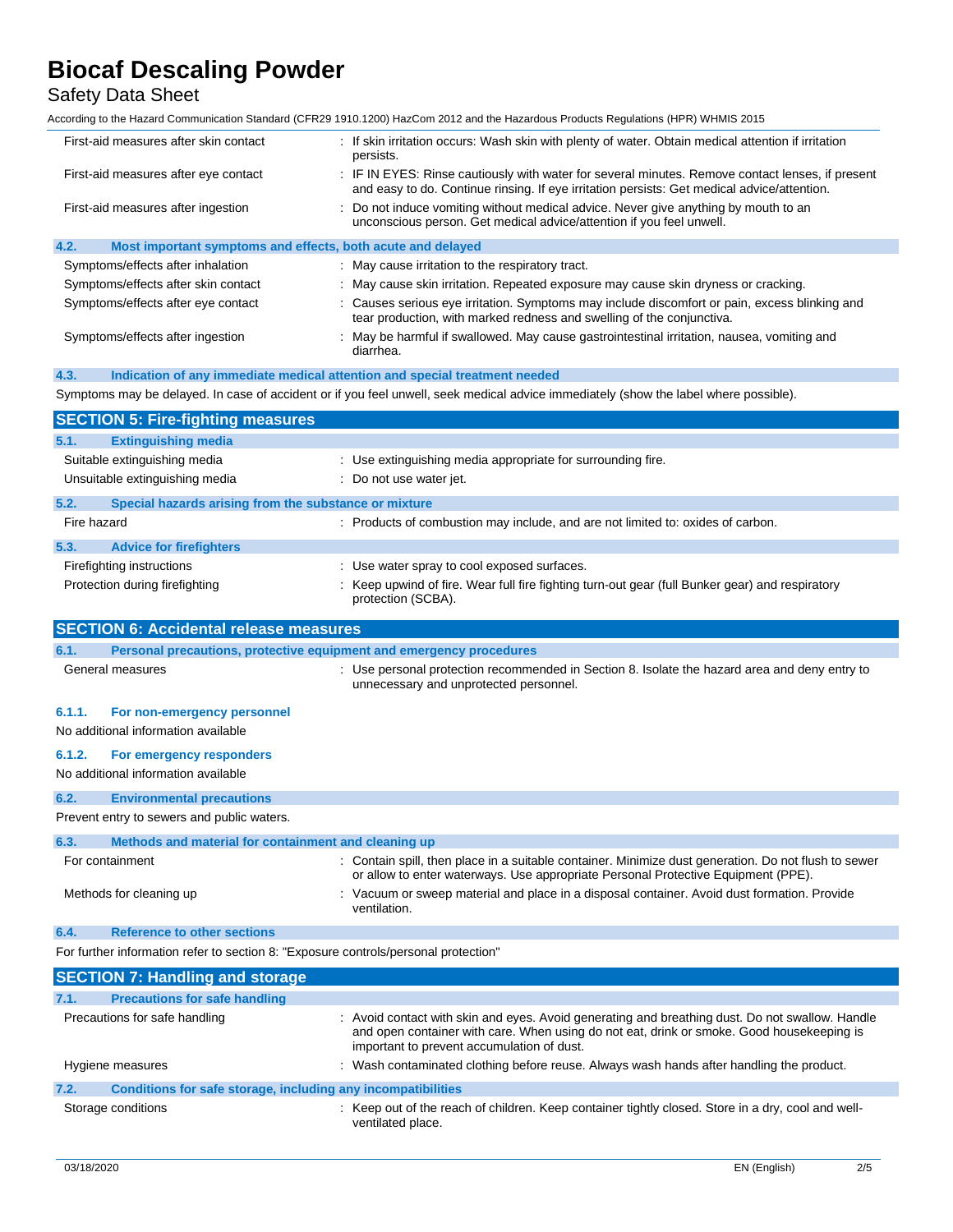Safety Data Sheet

According to the Hazard Communication Standard (CFR29 1910.1200) HazCom 2012 and the Hazardous Products Regulations (HPR) WHMIS 2015

| <b>SECTION 8: Exposure controls/personal protection</b> |                                                                                                                                                                                                                                                  |  |
|---------------------------------------------------------|--------------------------------------------------------------------------------------------------------------------------------------------------------------------------------------------------------------------------------------------------|--|
| 8.1.<br><b>Control parameters</b>                       |                                                                                                                                                                                                                                                  |  |
| <b>Citric acid (77-92-9)</b>                            |                                                                                                                                                                                                                                                  |  |
| Not applicable                                          |                                                                                                                                                                                                                                                  |  |
| 8.2.<br><b>Exposure controls</b>                        |                                                                                                                                                                                                                                                  |  |
| Appropriate engineering controls                        | : Ensure good ventilation of the work station.                                                                                                                                                                                                   |  |
| Hand protection                                         | : Wear suitable gloves.                                                                                                                                                                                                                          |  |
| Eye protection                                          | : Wear eye protection.                                                                                                                                                                                                                           |  |
| Skin and body protection                                | : Wear suitable protective clothing.                                                                                                                                                                                                             |  |
| Respiratory protection                                  | : In case of insufficient ventilation, wear suitable respiratory equipment. Respirator selection<br>must be based on known or anticipated exposure levels, the hazards of the product and the<br>safe working limits of the selected respirator. |  |
| Environmental exposure controls                         | : Avoid release to the environment.                                                                                                                                                                                                              |  |
| Other information                                       | : Handle in accordance with good industrial hygiene and safety procedures. Do not eat, drink or<br>smoke when using this product.                                                                                                                |  |

| <b>SECTION 9: Physical and chemical properties</b> |
|----------------------------------------------------|
|----------------------------------------------------|

| 9.1.<br>Information on basic physical and chemical properties |                                                                                 |
|---------------------------------------------------------------|---------------------------------------------------------------------------------|
| Physical state                                                | : Solid                                                                         |
| Appearance                                                    | : White Powder/Granules                                                         |
| Colour                                                        | : White                                                                         |
| Odour                                                         | : None                                                                          |
| Odour threshold                                               | : No data available                                                             |
| pH                                                            | $\therefore$ 2 – 3 (1% solution)<br>1.81 (10% solution)<br>Acid Reserve: 2.50 g |
| Melting point                                                 | : No data available                                                             |
| Freezing point                                                | : No data available                                                             |
| Boiling point                                                 | : No data available                                                             |
| Flash point                                                   | : No data available                                                             |
| Relative evaporation rate (butylacetate=1)                    | : No data available                                                             |
| Flammability (solid, gas)                                     | : Not flammable                                                                 |
| Vapour pressure                                               | No data available                                                               |
| Relative vapour density at 20 °C                              | : No data available                                                             |
| Relative density                                              | No data available                                                               |
| Solubility                                                    | : Soluble in water                                                              |
| Partition coefficient n-octanol/water                         | : No data available                                                             |
| Auto-ignition temperature                                     | : No data available                                                             |
| Decomposition temperature                                     | : No data available                                                             |
| Viscosity, kinematic                                          | No data available                                                               |
| Viscosity, dynamic                                            | : No data available                                                             |
| <b>Explosive limits</b>                                       | : No data available                                                             |
| <b>Explosive properties</b>                                   | : No data available                                                             |
| Oxidising properties                                          | : No data available                                                             |
| <b>Other information</b><br>9.2.                              |                                                                                 |

No additional information available

#### **SECTION 10: Stability and reactivity**

#### **10.1. Reactivity**

No dangerous reactions known under normal conditions of use.

#### **10.2. Chemical stability**

Stable under normal conditions.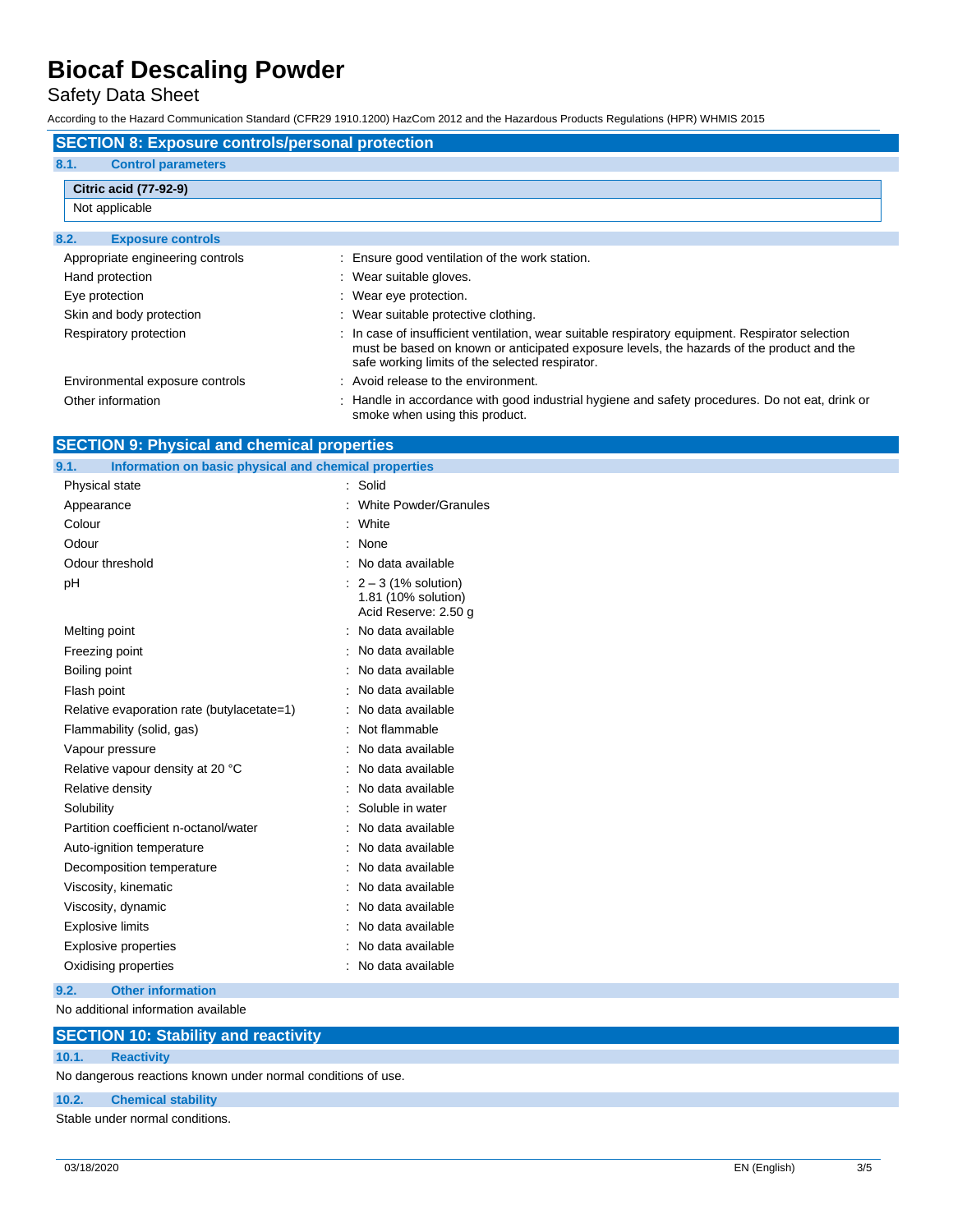## Safety Data Sheet

According to the Hazard Communication Standard (CFR29 1910.1200) HazCom 2012 and the Hazardous Products Regulations (HPR) WHMIS 2015

| <b>Possibility of hazardous reactions</b><br>10.3.           |                                                                                             |  |
|--------------------------------------------------------------|---------------------------------------------------------------------------------------------|--|
| No dangerous reactions known under normal conditions of use. |                                                                                             |  |
| 10.4.<br><b>Conditions to avoid</b>                          |                                                                                             |  |
| Heat. Incompatible materials.                                |                                                                                             |  |
| 10.5.<br><b>Incompatible materials</b>                       |                                                                                             |  |
| Strong bases.                                                |                                                                                             |  |
|                                                              |                                                                                             |  |
| 10.6.<br><b>Hazardous decomposition products</b>             |                                                                                             |  |
| May include, and are not limited to: oxides of carbon.       |                                                                                             |  |
| <b>SECTION 11: Toxicological information</b>                 |                                                                                             |  |
| 11.1.<br>Information on toxicological effects                |                                                                                             |  |
| Acute toxicity (oral)                                        | Not classified.                                                                             |  |
| Acute toxicity (dermal)                                      | Not classified.                                                                             |  |
| Acute toxicity (inhalation)                                  | Not classified.                                                                             |  |
|                                                              |                                                                                             |  |
| <b>Citric acid (77-92-9)</b><br>LD50 oral rat                | 11700 mg/kg                                                                                 |  |
| LD50 dermal rat                                              | > 2000 mg/kg                                                                                |  |
| Skin corrosion/irritation                                    | Not classified.                                                                             |  |
|                                                              | $pH: 2-3$ (1% solution)                                                                     |  |
|                                                              | 1.81 (10% solution)                                                                         |  |
|                                                              | Acid Reserve: 2.50 g                                                                        |  |
| Serious eye damage/irritation                                | : Causes serious eye irritation.                                                            |  |
|                                                              | $pH: 2-3$ (1% solution)                                                                     |  |
|                                                              | 1.81 (10% solution)                                                                         |  |
|                                                              | Acid Reserve: 2.50 g                                                                        |  |
| Respiratory or skin sensitisation                            | Not classified.                                                                             |  |
| Germ cell mutagenicity                                       | Not classified.                                                                             |  |
| Carcinogenicity                                              | Not classified.                                                                             |  |
| Reproductive toxicity                                        | Not classified.                                                                             |  |
| STOT-single exposure                                         | Not classified.                                                                             |  |
| STOT-repeated exposure                                       | Not classified.                                                                             |  |
| Aspiration hazard                                            | Not classified.                                                                             |  |
| Symptoms/effects after inhalation                            | May cause irritation to the respiratory tract.                                              |  |
| Symptoms/effects after skin contact                          | May cause skin irritation. Repeated exposure may cause skin dryness or cracking.            |  |
| Symptoms/effects after eye contact                           | Causes serious eye irritation. Symptoms may include discomfort or pain, excess blinking and |  |
|                                                              | tear production, with marked redness and swelling of the conjunctiva.                       |  |
| Symptoms/effects after ingestion                             | : May be harmful if swallowed. May cause gastrointestinal irritation, nausea, vomiting and  |  |
|                                                              | diarrhea.                                                                                   |  |
| Other information                                            | : Likely routes of exposure: ingestion, inhalation, skin and eye.                           |  |
| <b>SECTION 12: Ecological information</b>                    |                                                                                             |  |
| 12.1.<br><b>Toxicity</b>                                     |                                                                                             |  |
| Ecology - general                                            | : May cause long-term adverse effects in the aquatic environment.                           |  |
|                                                              |                                                                                             |  |
| <b>Citric acid (77-92-9)</b>                                 |                                                                                             |  |

| LC50 fish 1                                   | 1516 mg/l (Exposure time: 96 h - Species: Lepomis macrochirus) |  |
|-----------------------------------------------|----------------------------------------------------------------|--|
| 12.2.<br><b>Persistence and degradability</b> |                                                                |  |
| <b>Biocaf Descaling Powder</b>                |                                                                |  |
| Persistence and degradability                 | Not established.                                               |  |
| 12.3.<br><b>Bioaccumulative potential</b>     |                                                                |  |
| <b>Biocaf Descaling Powder</b>                |                                                                |  |
| Bioaccumulative potential                     | Not established.                                               |  |